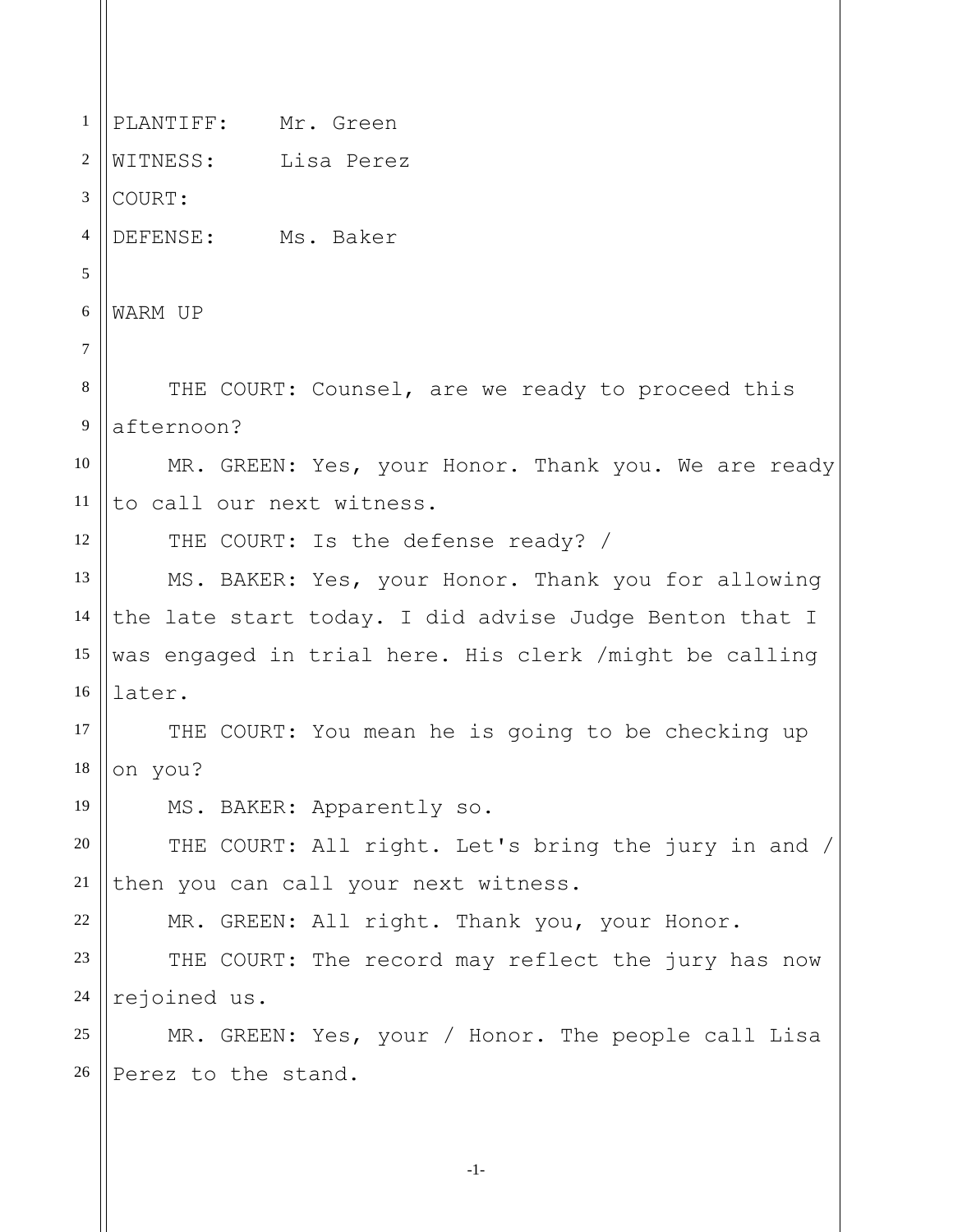-2- 1 2 3 4 5 6 7 8 9 10 11 12 13 14 15 16 17 18 19 20 21 22 23 24 25 26 THE COURT: Please step forward to be sworn, ma'am. Please state your name and spell it for the / record. THE WITNESS: My name is Lisa Perez, P-E-R-E-Z. THE COURT: Thank you. Proceed. EXAMINATION Q. BY MR. GREEN: Mrs. Perez, thank you for coming in today. I have some / questions for you. Please speak clearly and loudly so we can all hear what you have to say. A. All right. Q. If you don't understand anything / that I'm saying, please let me know immediately and I will clarify it for you. Does that sound okay? A. That's fine. No problem. Q. Now, I \*/ wanted to ask you some questions about the date of December 15 of last year. Where were you residing as of that date? A. I lived / in Los Angeles last year. Q. Do you still reside there presently? A. No, I have relocated from that apartment and now I live in a house / somewhere else. Q. You aren't required to give us the address, but are you still in the area? A. Yes, I am. I moved to a house / in Orange County. Q. Are you employed at the present time?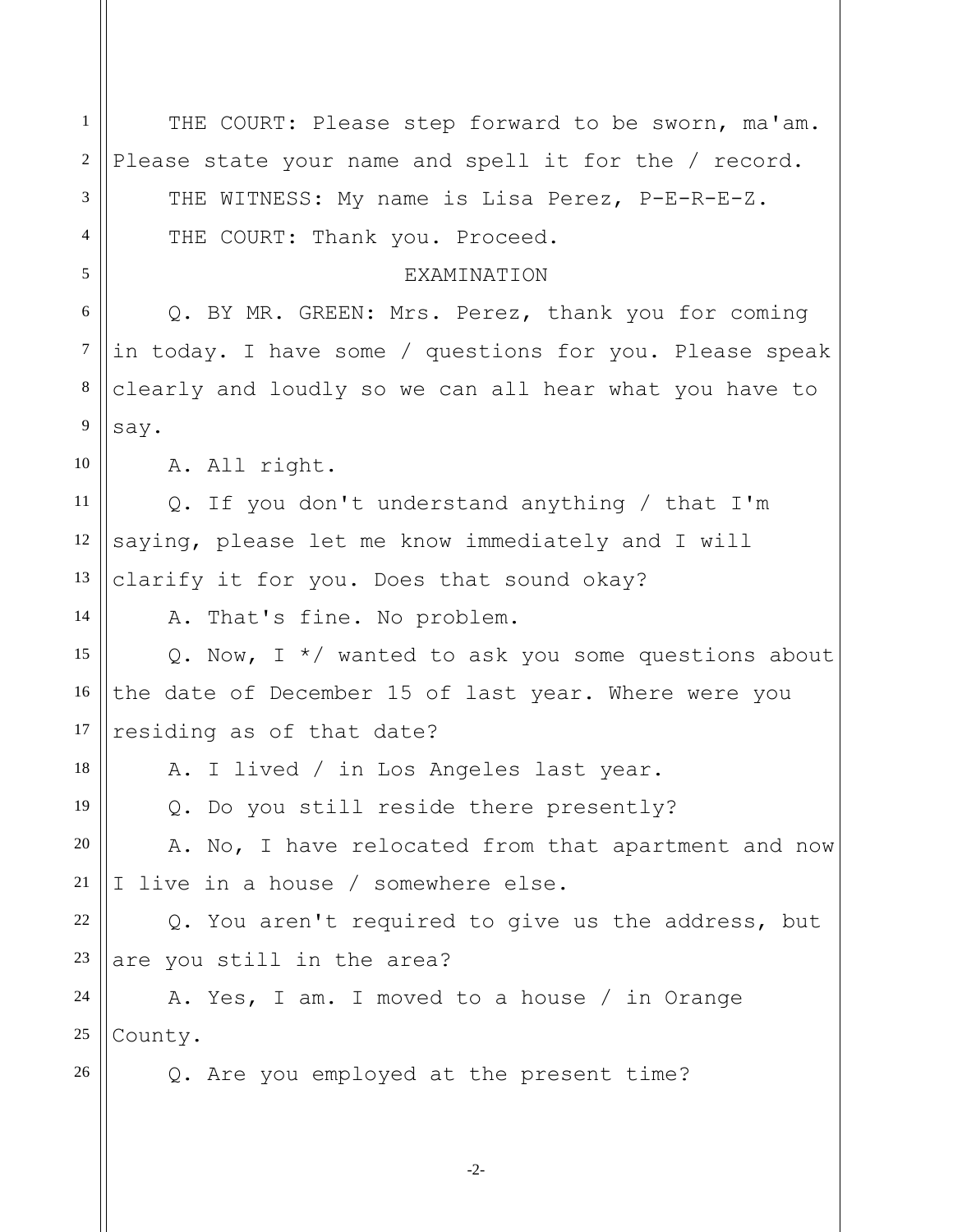| $1\,$            | A. Absolutely. I am working in an office during the    |
|------------------|--------------------------------------------------------|
| $\sqrt{2}$       | day, and I also work on / the weekends in a department |
| $\mathfrak 3$    | store.                                                 |
| $\overline{4}$   |                                                        |
| $\sqrt{5}$       |                                                        |
| $\sqrt{6}$       | **END OF WARMUP**                                      |
| $\boldsymbol{7}$ |                                                        |
| $\,8\,$          |                                                        |
| $\overline{9}$   |                                                        |
| $10\,$           |                                                        |
| $11\,$           |                                                        |
| 12               |                                                        |
| 13               |                                                        |
| 14               |                                                        |
| 15               |                                                        |
| 16               |                                                        |
| $17\,$           |                                                        |
| $18\,$           |                                                        |
| 19               |                                                        |
| <b>20</b><br>21  |                                                        |
| 22               |                                                        |
| 23               |                                                        |
| 24               |                                                        |
| 25               |                                                        |
| 26               |                                                        |
|                  |                                                        |
|                  |                                                        |
|                  |                                                        |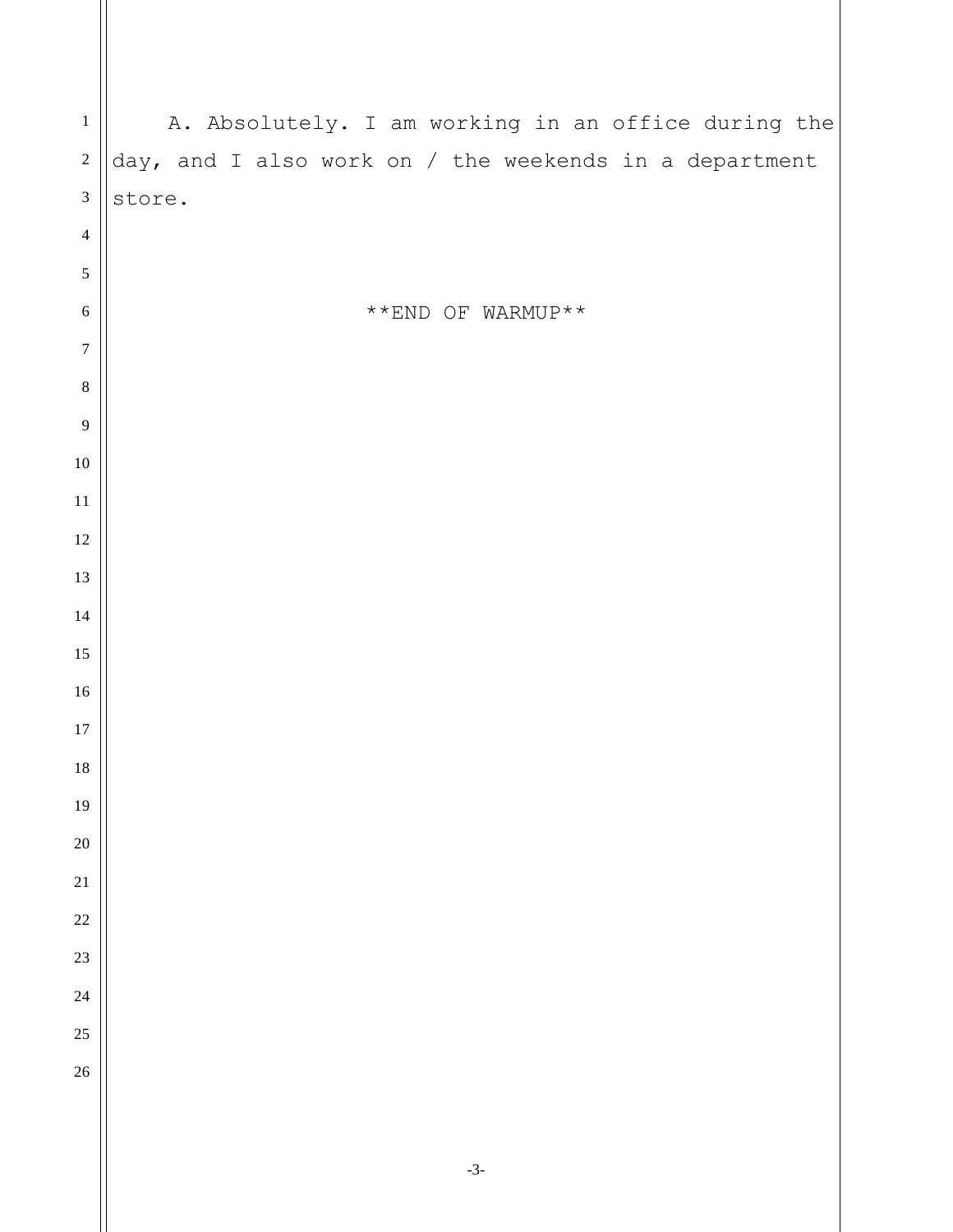1 2 3 4 5 6 7 8 9 10 11 12 13 14 15 16 17 18 19 20 21 22 23 24 25 26 EXAM BY MR. GREEN: On December 15 of last year were you working on that date? A. Yes, I was. Q. What were your hours / on that date? A. My hours are 9:00 to 5:00. That day it was the same. Q. Was there something that happened on December 15 that was / not normal for you? MS. BAKER: Objection. Vague. THE COURT: Sustained. Q. BY MR. GREEN: On December 15 what time did you arrive at work? A. I usually get there about 8:30. MS. BAKER: Objection. / Nonresponsive. THE COURT: Sustained. Q. BY MR. GREEN: On that specific day, what time did you arrive at work, if you remember? A. I got there about 8:30. Q. Okay. When you \*/ arrived early that day, did you go into the building, or what happened? A. I was in my car in the parking lot and I was / waiting for Brenda to open the office. Q. Who is Brenda?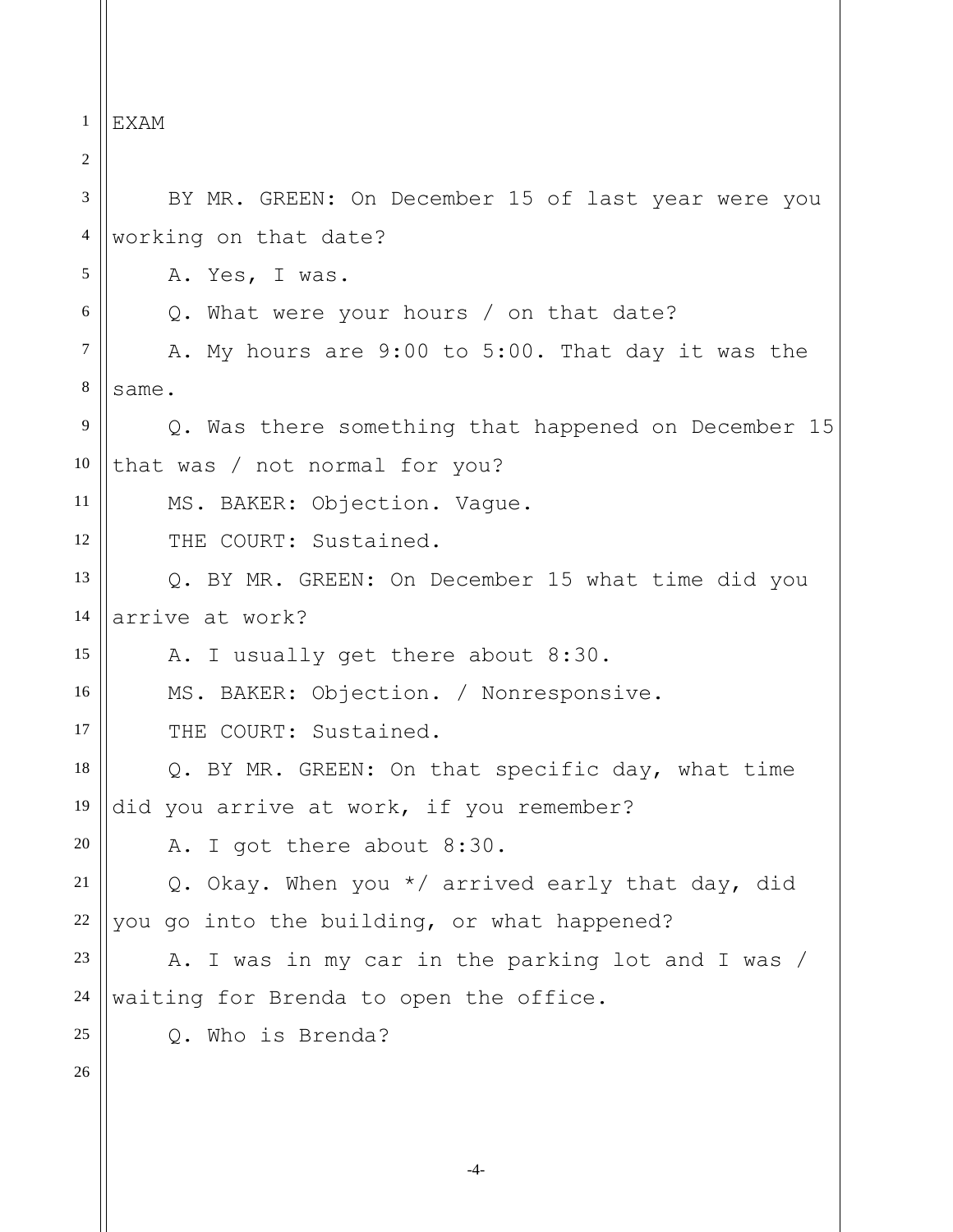| $\mathbf{1}$   | A. She is the office manager and she usually comes     |
|----------------|--------------------------------------------------------|
|                |                                                        |
| 2              | in before I do. She has / the keys to the door and she |
| 3              | opens up the place.                                    |
| $\overline{4}$ | Q. Did Brenda open up the office that day?             |
| 5              | A. Yes, she did.                                       |
| 6              | Q. After you both / had gone into the office, what     |
| $\overline{7}$ | happened then?                                         |
| 8              | A. I just went about my business to get things         |
| $\overline{9}$ | ready for the day. We had a lot / of appointments that |
| 10             | day and it was going to be busy.                       |
| 11             | Q. Okay.                                               |
| 12             | A. We had several big accounts coming in that day.     |
| 13             | MS. BAKER: Objection. No question pending. /           |
| 14             | THE COURT: At this point, sustained. Next question,    |
| 15             | please.                                                |
| 16             | Q. BY MR. GREEN: Could you briefly tell us what        |
| 17             | your employment position is and what you do for the    |
| 18             | office?                                                |
| 19             | A. Yes, / I am the person in the office who            |
| 20             | completes the billing for the accounts.                |
| 21             | Q. What type of business is it?                        |
| 22             | MS. BAKER: Objection. Irrelevant.                      |
| 23             | THE COURT: Overruled.                                  |
| 24             | THE WITNESS: It is / a property management             |
| 25             | business.                                              |
| 26             |                                                        |
|                |                                                        |

-5-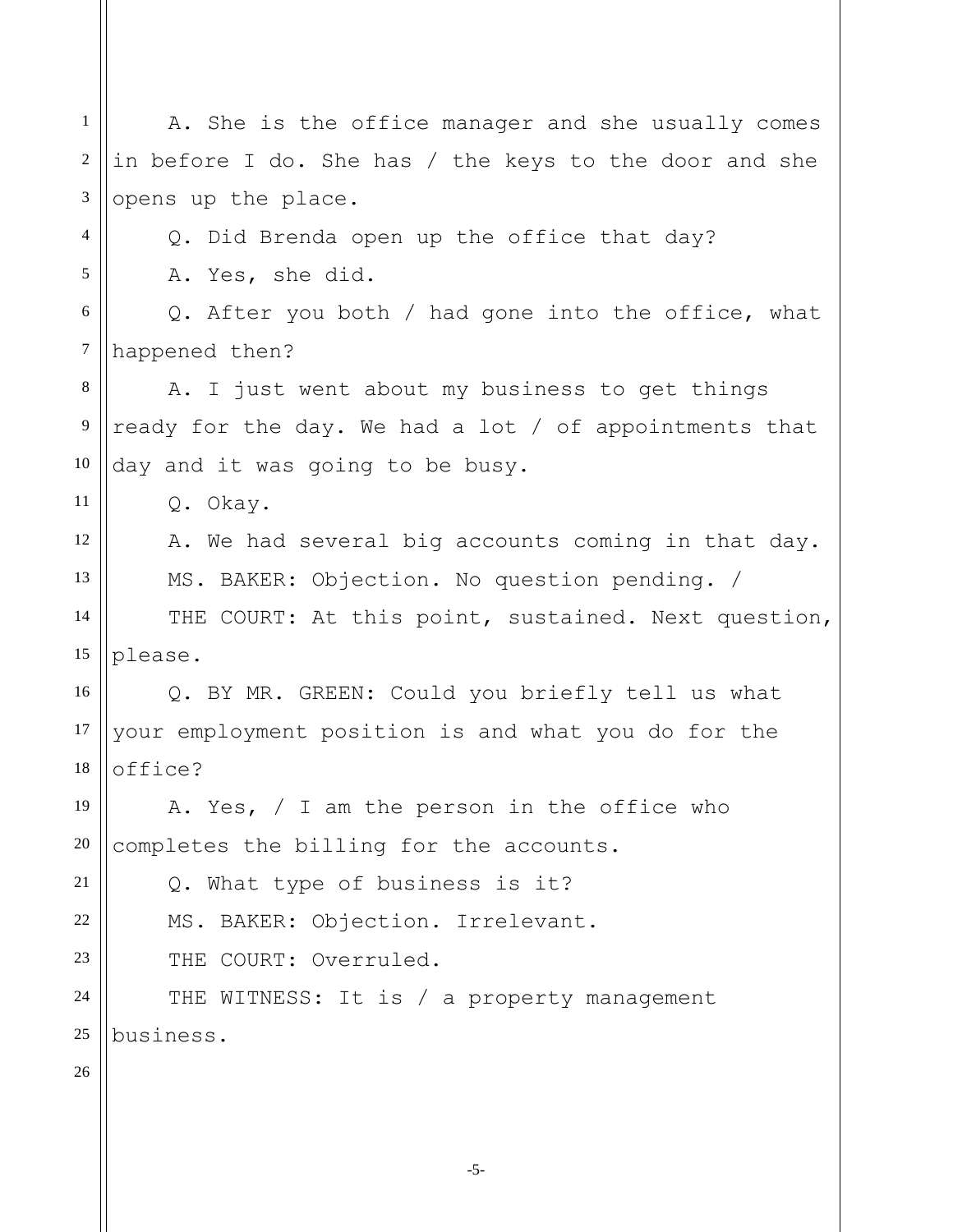Q. BY MR. GREEN: Now, did something unusual happen on that morning after you had arrived at work?

A. Yes, it did.

1

2

3

4

5

6

7

8

25

26

Q. Explain to us what \*/ happened.

A. We had only been in the office for a short time and my cell phone went off. I had forgotten to set it on / silent that morning.

Q. Did you answer your telephone?

9 10 11 12 A. No, I didn't answer it then and figured I would check the messages later. My supervisor doesn't / like people to take personal calls at work unless it's an absolute emergency.

13 14 Q. Is your cell phone the type where you are able to see / who is calling before you actually answer it?

15 16 17 18 A. Yes, it is, but I didn't open it up to look. I just let it ring in / my bag and thought I would check it later. I went over to turn the volume down so it wouldn't ring again and disturb anybody. /

19 20 Q. When you retrieved your phone, did you subsequently notice if you had any messages?

21 22 A. Yes, the display showed a message, but I really didn't know / who it was from.

23 24 Q. Did your supervisor make any comments to you about that incident?

MS. BAKER: Objection. Hearsay.

THE COURT: No, not yet. You can answer yes or / no.

-6-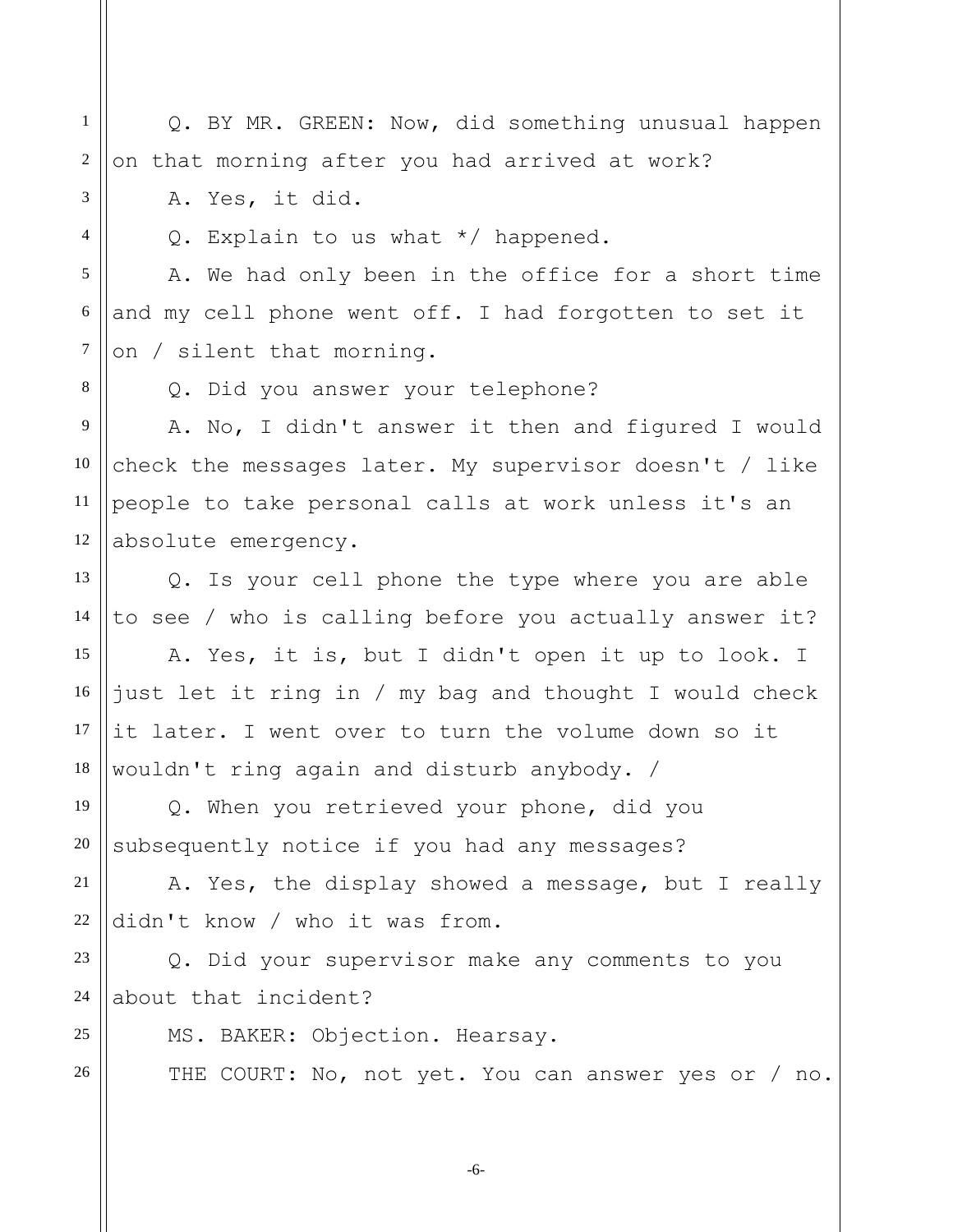| $\,1$            | THE WITNESS: No, he didn't say anything to me.   |
|------------------|--------------------------------------------------|
| $\sqrt{2}$       | Q. BY MR. GREEN: Did you receive any other calls |
| $\mathfrak{Z}$   | that morning?                                    |
| $\overline{4}$   | A. Yes, I did, but not on my personal phone. */  |
| $\sqrt{5}$       |                                                  |
| $\sqrt{6}$       |                                                  |
| $\boldsymbol{7}$ |                                                  |
| $\,8\,$          |                                                  |
| $\overline{9}$   |                                                  |
| $10\,$           |                                                  |
| $11\,$           |                                                  |
| $12\,$           |                                                  |
| 13               |                                                  |
| $14\,$           |                                                  |
| 15               |                                                  |
| $16\,$           |                                                  |
| $17\,$           |                                                  |
| $18\,$           |                                                  |
| 19               |                                                  |
| $20\,$           |                                                  |
| $21\,$           |                                                  |
| $22\,$           |                                                  |
| 23               |                                                  |
| 24               |                                                  |
| 25               |                                                  |
| 26               |                                                  |
|                  |                                                  |
|                  |                                                  |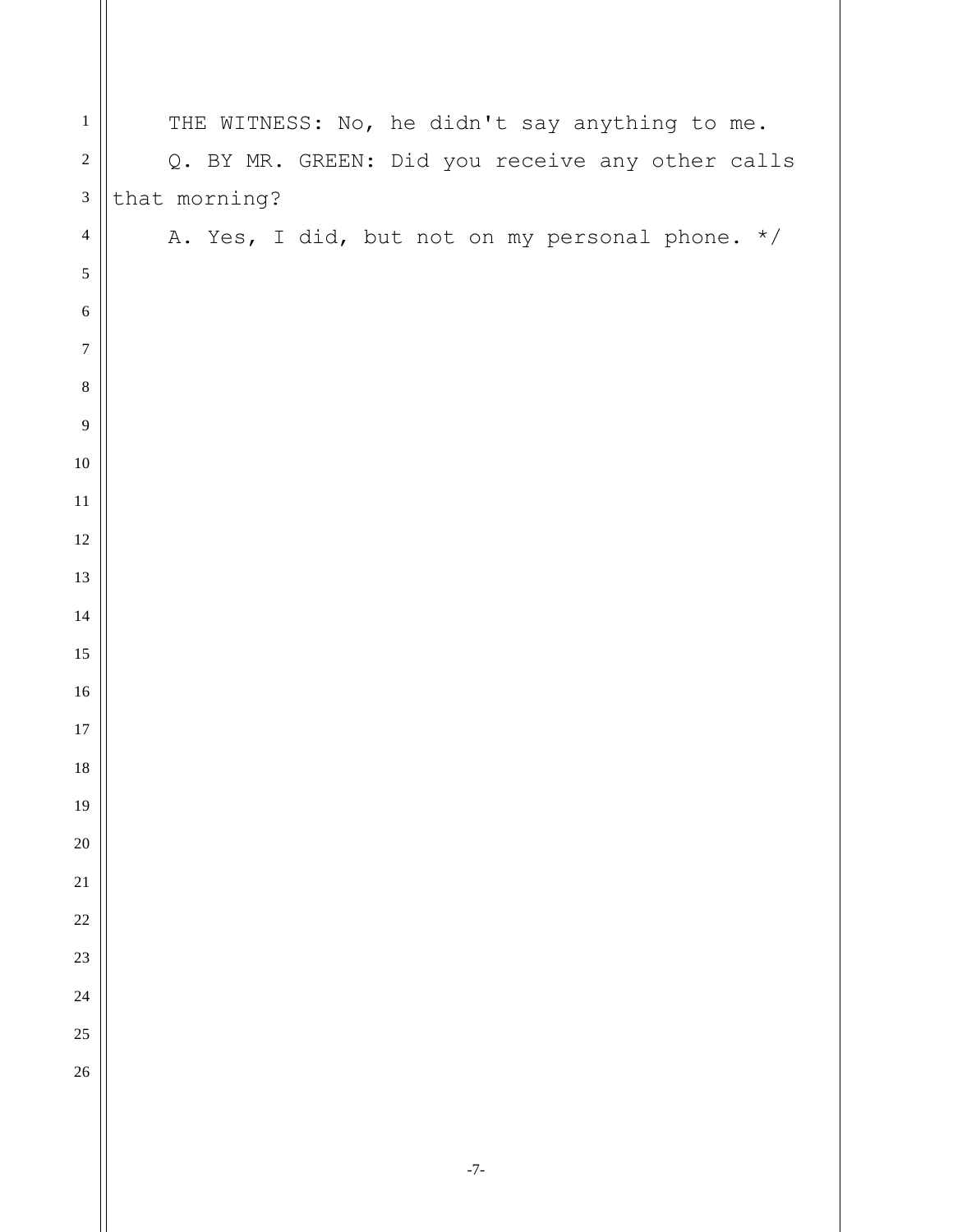1 START TYPING

2 3 4 5 6 7 8 9 10 11 12 13 14 15 16 17 18 19 20 21 22 23 24 25 26 Q. BY MR. GREEN: Ma'am, when did you receive the next call that day? A. It was only about 20 minutes later I received a page that I had a / call. Q. What exactly do you mean you received a page? Is this your cell phone again? A. No, the receptionist telephoned me at my desk. Q. You / don't have a direct line to your office? A. Yes, I do, but this call came from the receptionist. There is a central office number and / if you dial that number then you are talking to the receptionist. If you dial somebody's direct line number, then the call just comes directly / to their office. Q. Who was the call from? A. From my husband, Ron Perez. Q. Is that the defendant in this matter? A. Yes, that's correct. Q. Do you / see your husband here in the courtroom today? A. He is right there sitting at the table next to his attorney. THE COURT: The record may reflect the / witness has identified the defendant.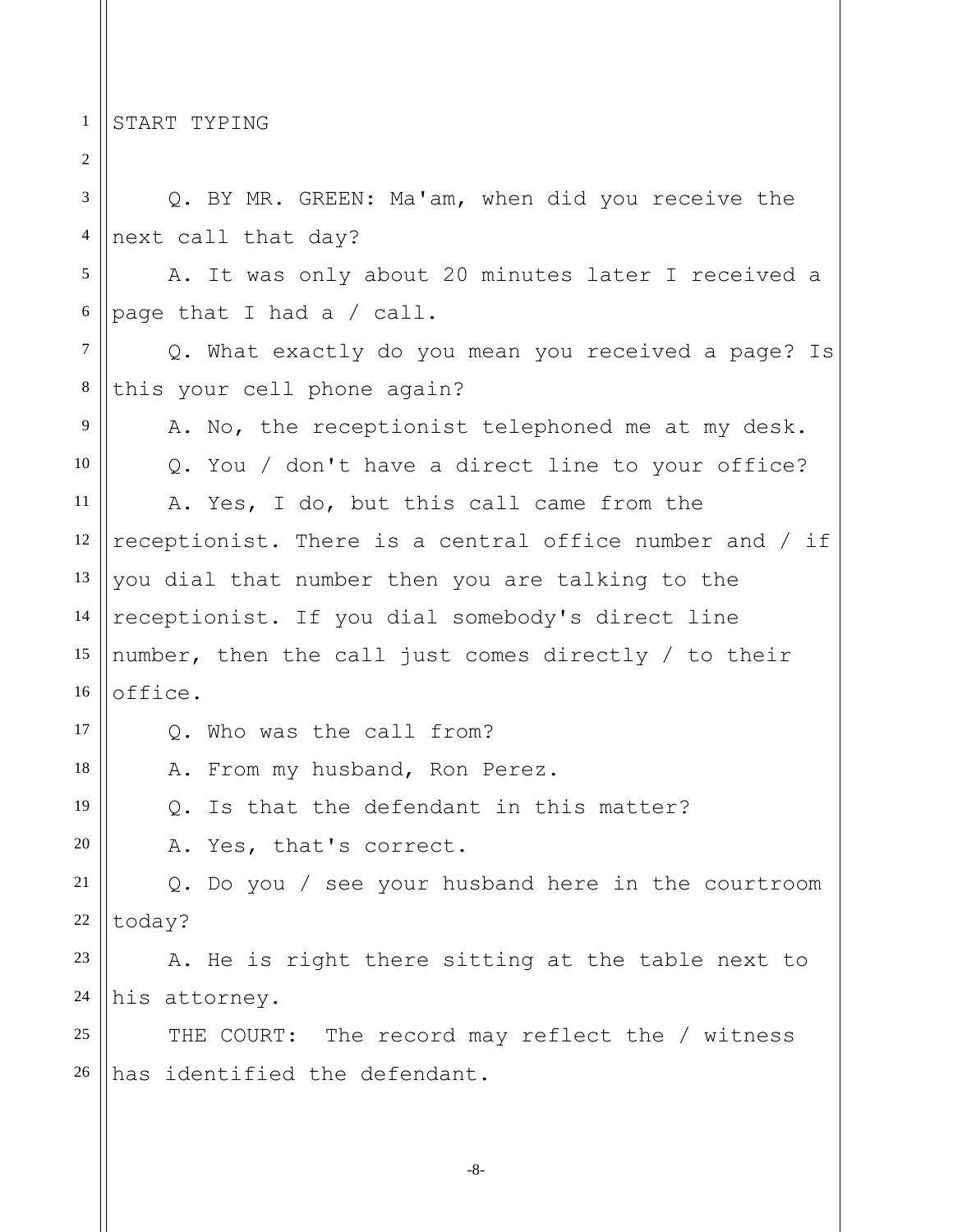6

7

8

MR. GREEN: Thank you, your Honor.

Q. BY MR. GREEN: Did you speak with the defendant that morning on the phone?

A. Yes, that's correct.

Q. Now, you / testified that you are never allowed to have any personal calls while you are working. Does that only just apply to receiving incoming calls on \*/ your cell phone, or would it also apply --

9 10 12 A. No, it doesn't matter where they call. It's just a working thing where the boss doesn't want / you talking on the phone when you should be doing your duties.

13

14

15

16

11

Q. Yes, I understand.

A. I mean, it's not like somebody is standing there staring / at you or something the minute the phone rings.

17 18 19 Q. That was going to be my next question. When you do receive a personal call, what / actually is the procedure for taking that call?

20 21 22 MS. BAKER: Objection. It's irrelevant what they normally do. It only matters what happened that morning.

23 24 THE COURT: Well, I agree, / but the objection is overruled at this time. You may answer the question.

25 26 THE WITNESS: You can take the call, but it is just like a working / situation. The boss doesn't want you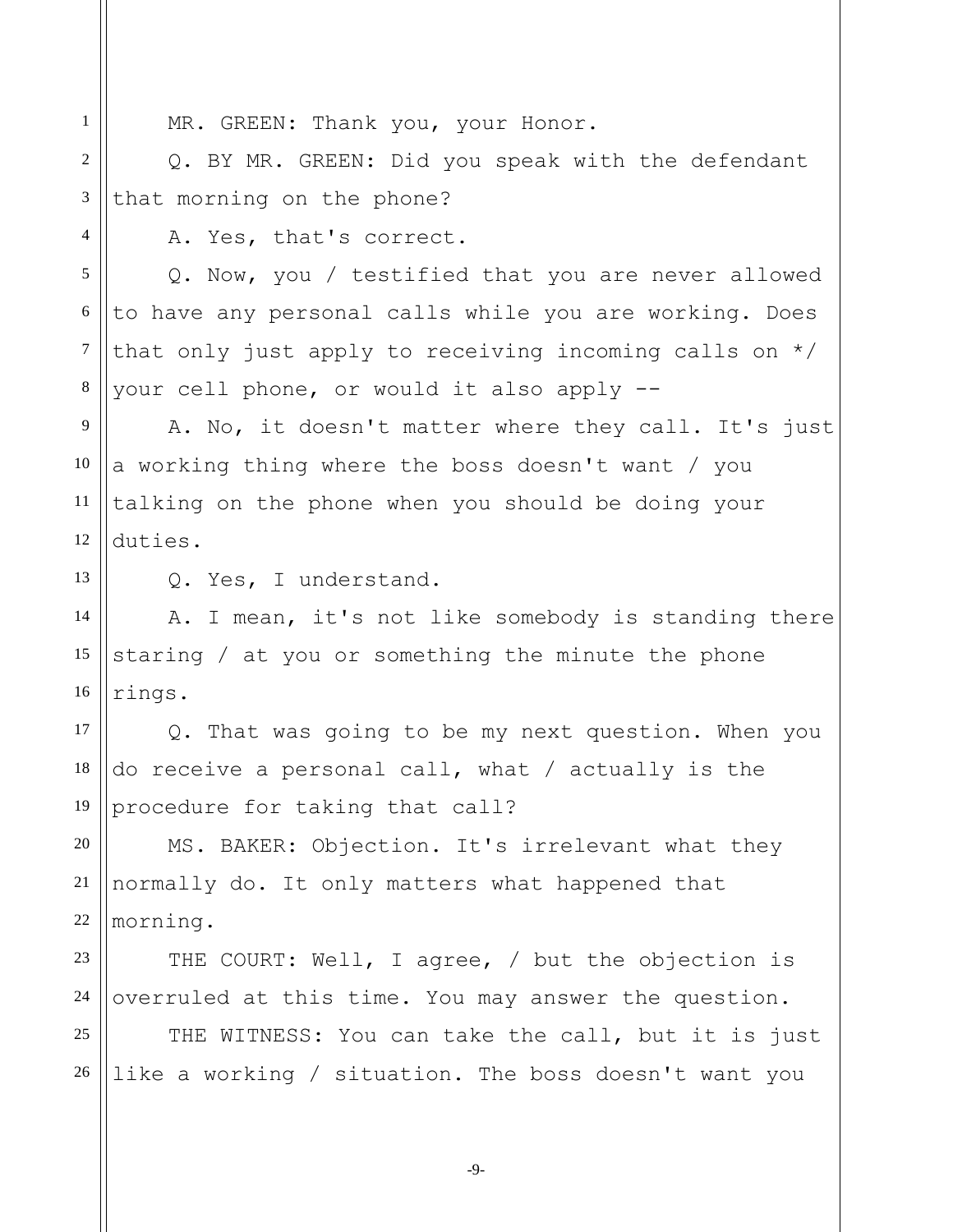| $\mathbf{1}$   | talking on the phone all day while you should be        |
|----------------|---------------------------------------------------------|
| $\overline{2}$ | working. That's basically it, really.                   |
| 3              | Q. BY MR. GREEN: Did you have a / conversation          |
| $\overline{4}$ | with your husband sometime that morning?                |
| 5              | A. Yes, that's correct.                                 |
| 6              | Q. What was the basis of the conversation?              |
| $\tau$         | A. He wanted to know why I didn't answer / my phone     |
| $8\phantom{1}$ | immediately and why I hadn't called him back.           |
| 9              | Q. Was it your husband who had called earlier that      |
| 10             | morning?                                                |
| 11             | A. Yes, he said he left $*/$ me a message and why       |
| 12             | didn't I answer his message.                            |
| 13             | Q. What happened then?                                  |
| 14             | A. He just continued yelling at me and told me that     |
| 15             | I would / be sorry if I didn't answer his calls in the  |
| 16             | future.                                                 |
| 17             | Q. What did you respond to him?                         |
| 18             | A. I told him we could always discuss it / later,       |
| 19             | that I was working and couldn't really talk to him      |
| 20             | anyway.                                                 |
| 21             | Q. Did that seem to satisfy him?                        |
| 22             | A. He continued to keep yelling louder and / got        |
| 23             | more agitated. I told him I was going to have to really |
| 24             | hang up because my supervisor was getting angry with    |
| 25             | me.                                                     |
| 26             | Q. Was that / truthful?                                 |
|                |                                                         |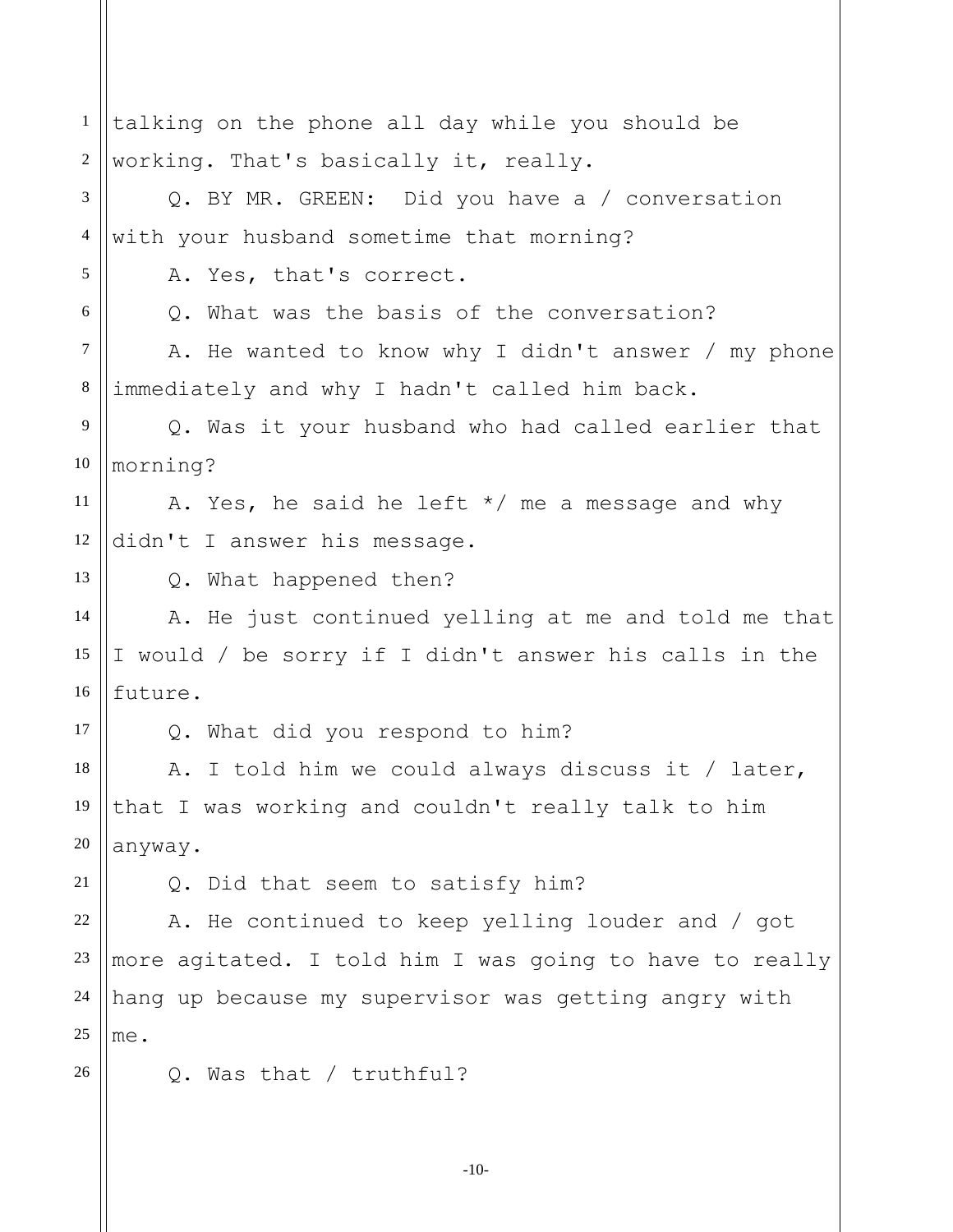1 2 3 4 5 6 7 8 9 10 11 12 13 14 15 16 17 18 19 20 21 22 23 24 25 26 A. No, he wasn't even there yet. Q. Is this Brenda you are talking about? A. No, no. Brenda is only the office manager. I guess she / is one of my bosses in a way. I consider the gentleman who owns the company to be my supervisor and that's who I was / talking about with my husband. Q. What is his name? A. Michael hired me. Q. What's his full name? A. Michael Watson. Q. How long has Michael been your supervisor? / A. Oh, he is the gentleman who hired me. I started to work there about seven years ago and that's who hired me. Q. Okay. Was Brenda \*/ present when you received this particular call from your husband? A. Correct, she was working. She wasn't standing next to me, but she was in the / same room as I was. Q. Do you know if she overheard the conversation? MS. BAKER: Objection. Speculation. THE WITNESS: I believe she did. MS. BAKER: Objection. Move to strike. THE COURT: Sustained. The / answer is stricken. The jury is admonished to disregard the answer. MS. BAKER: Thank you, your Honor.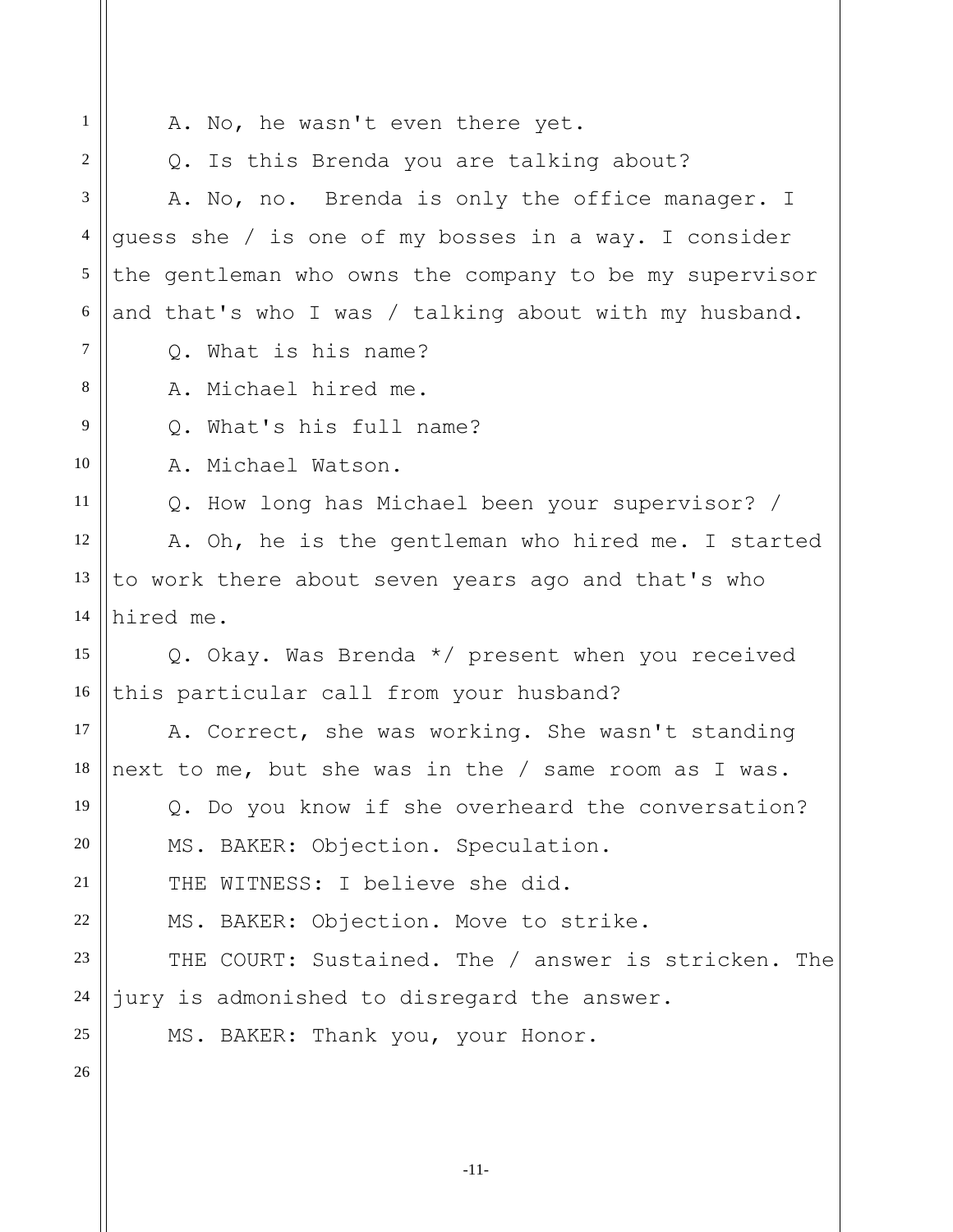1 2 3 4 5 6 7 8 9 10 11 12 13 14 15 16 17 18 19 20 21 22 23 24 25 26 Q. BY MR. GREEN: Did Brenda make any comments to you during this conversation? / A. No. Q. So you relayed to your husband that you have to hang up because your boss was upset. What happened then? A. He said that he / wanted to talk to me and he would come and see me in person if I wasn't going to be talking to him. Q. What did / you do then? A. I said I needed to go and that I would speak to him later. Q. Did you hang up the receiver? A. Definitely, I / did. Q. Mrs. Perez, do you follow a set lunch schedule at work? A. No, not particularly. I mean, I don't usually go out to lunch anyway. / Oftentimes I eat in my office and usually try to get some billing statements finished. It depends on how busy we are. Q. That morning did \*/ you have plans with anybody for lunch? A. Correct, Brenda and I were going to go out to a new taco place that had just opened / up down the street. Q. What time was your lunch hour that day?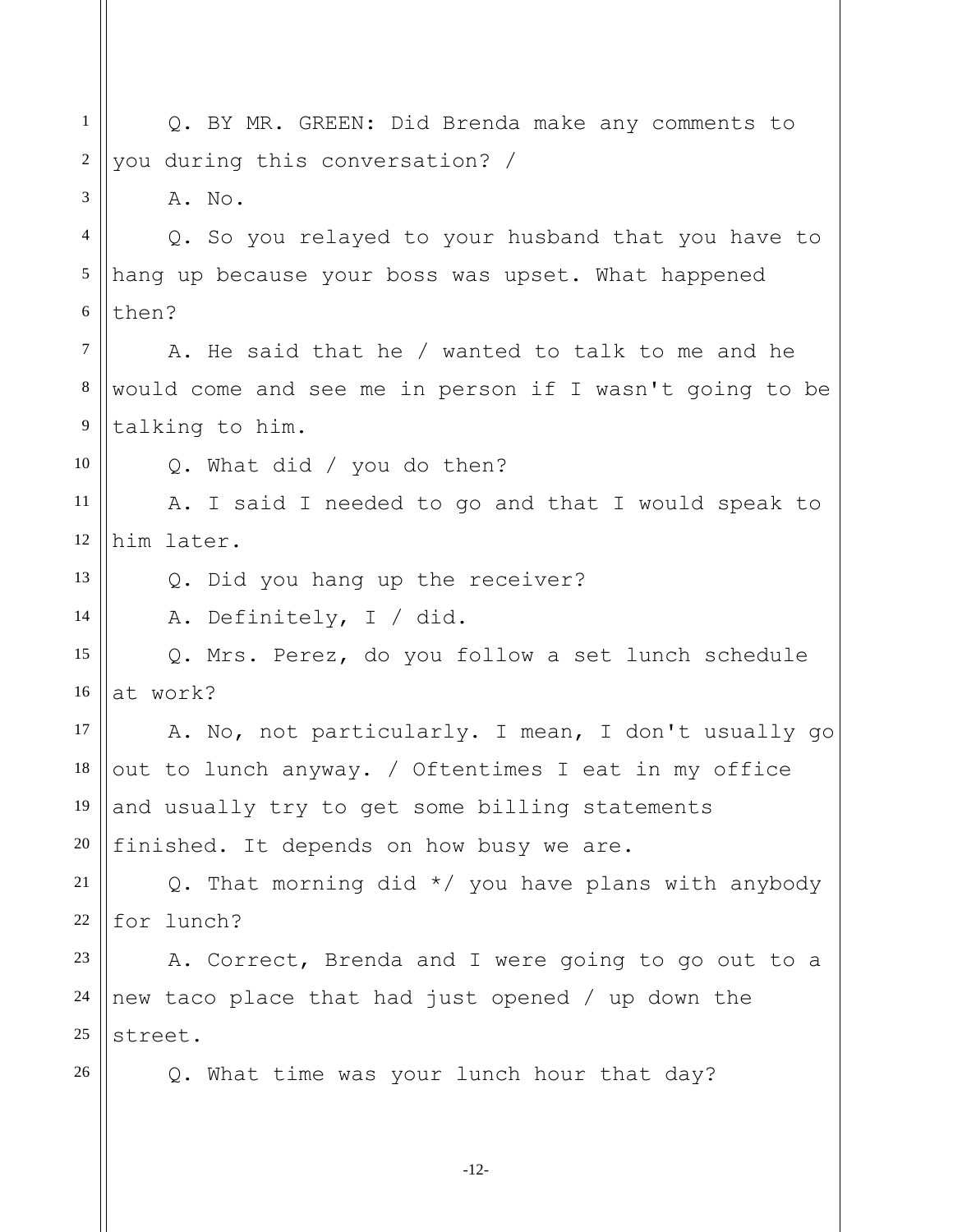1 2 3 4 5 6 7 8 9 10 11 12 13 14 15 16 17 18 19 20 21 22 23 24 25 26 A. Brenda wanted to leave about 1:00 o'clock because then any potential crowd would / probably be gone at the restaurant. Since we didn't have any time problems, we decided to wait for any crowd to die down. Q. What time / did you leave for lunch? A. We left about 1:00 o'clock. Q. Is this a restaurant you had to drive to or is it within walking distance? / A. We just casually walked over there. It is close enough to walk. Q. Did something unusual happen at the taco place? A. Well, the defendant quickly approached / our table and started yelling at me. Q. Who was present at that time? A. It was just me and Brenda at our table, but the place / was still kind of crowded. Q. How many people were in the taco place right then? MS. BAKER: Objection. No foundation. Speculation. THE COURT: Sustained. Q. BY MR. GREEN: Do you know how many / people were there when you were there? A. No, I don't know for sure. Q. Could you give us an estimate of how many people were present? \*/ MS. BAKER: Objection. Irrelevant.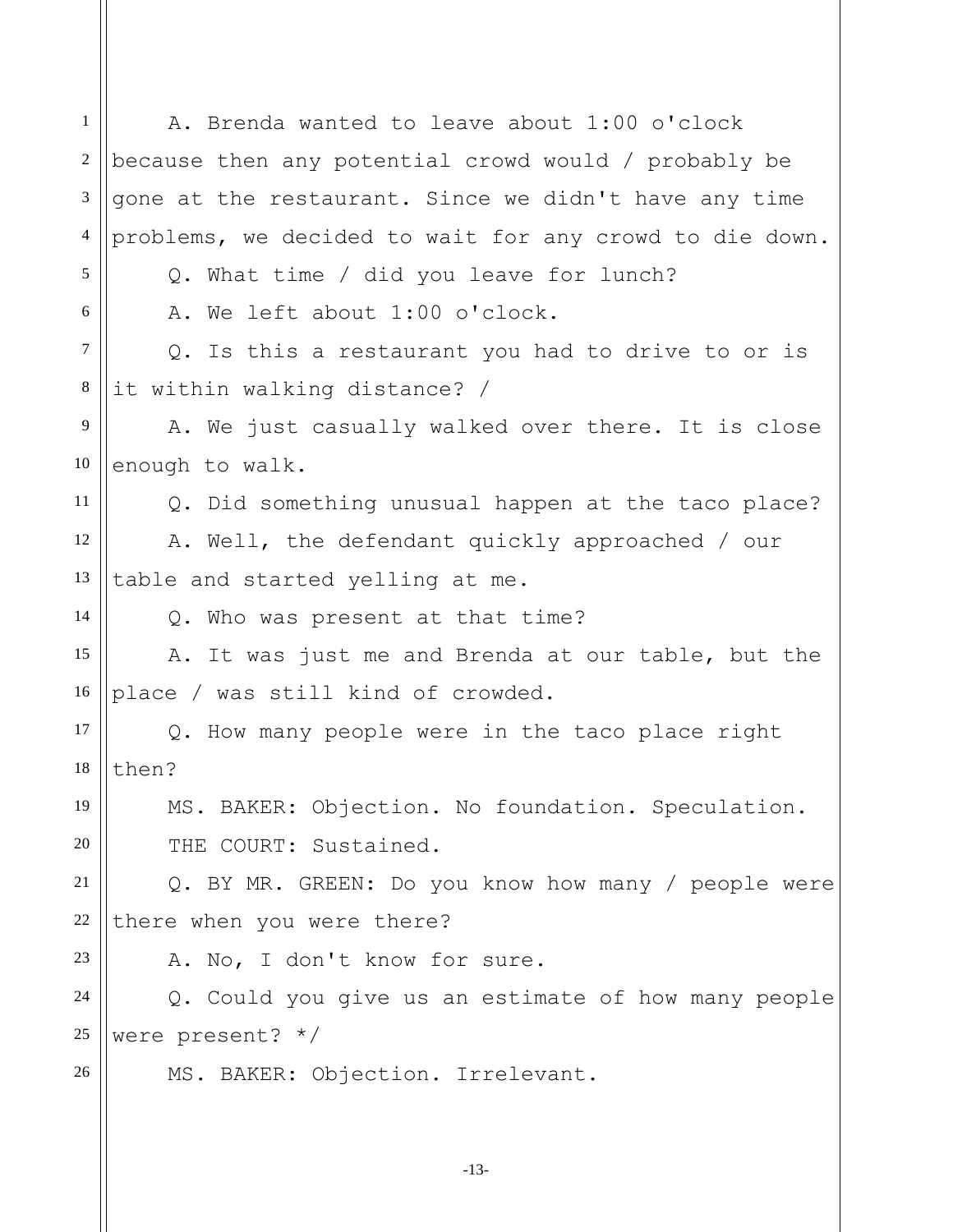THE COURT: Overruled.

2 3 THE WITNESS: I would say there were about 20 people there when he came in.

4 5 Q. BY MR. GREEN: Did you have a conversation with the defendant at / the restaurant?

6 7 8 9 A. If you want to describe it that way. It was mostly the defendant yelling at me, and my telling him to be quiet, / I would talk to him later. I asked him to leave us alone and I would telephone him later.

10

14

15

16

23

24

1

Q. How did he respond to that? /

11 12 13 A. The defendant said he was going to patiently wait for me outside and perhaps I needed to hurry up and finish eating.

Q. Did he subsequently / leave the restaurant? A. Yes, that's correct.

Q. Did you observe where the defendant went?

17 18 A. No, I couldn't see out into the parking lot from where I / was sitting.

19 20 Q. Did you ultimately finish your meal, or what happened?

21 22 A. Well, Brenda initially said we should just leave and then --

MS. BAKER: Objection. Hearsay.

THE COURT: Sustained.

25 26 Q. BY MR. GREEN: What / did you do after that happened?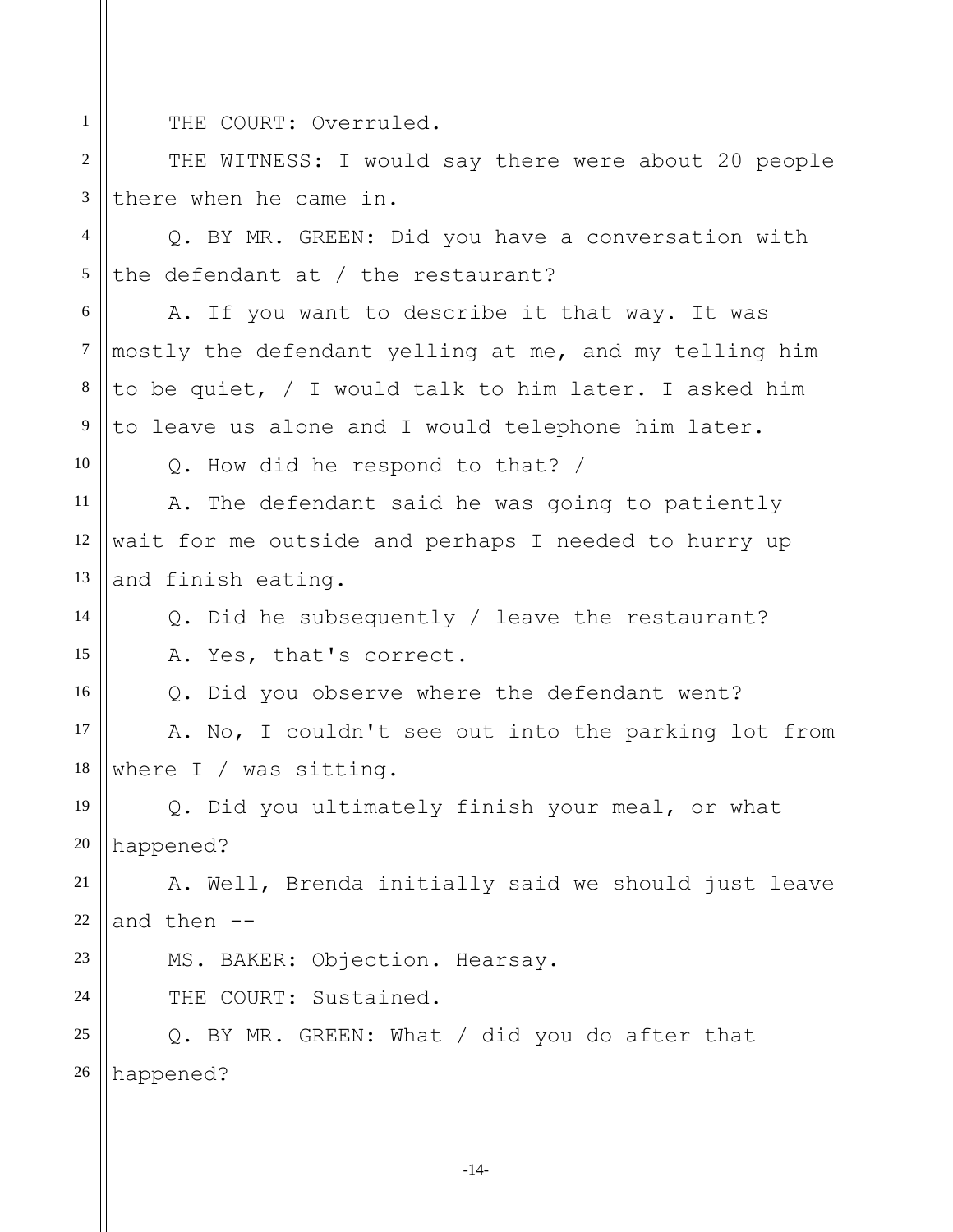1 2 3 4 5 6 7 8 9 10 11 12 13 14 15 16 17 18 19 20 21 22 23 24 25 26 A. We finished our lunch and ultimately returned to the office. Q. Did you observe the defendant any more that afternoon? / A. No, I didn't. Q. He wasn't actually waiting for you in the parking lot as he had said? A. No, I didn't see him. If he was \*/ there, I didn't see him. Q. Then did you return to work and finish out your day there? A. Yes, Brenda and I returned back to work / and I just had lots to finish up that afternoon. I had a lot of filing to do and I wanted to get it done / before I left that afternoon. Q. Did you have any more conversation or contact with the defendant that day or evening? A. No, I didn't hear from / him again until the next morning. Q. Did you have any discussion with Brenda about what had transpired that day? MS. BAKER: Objection. Hearsay. THE COURT: Overruled. You may answer / yes or no. THE WITNESS: Yes, I did. Q. BY MR. GREEN: What was that discussion? MS. BAKER: Objection. May we approach side bar?

-15-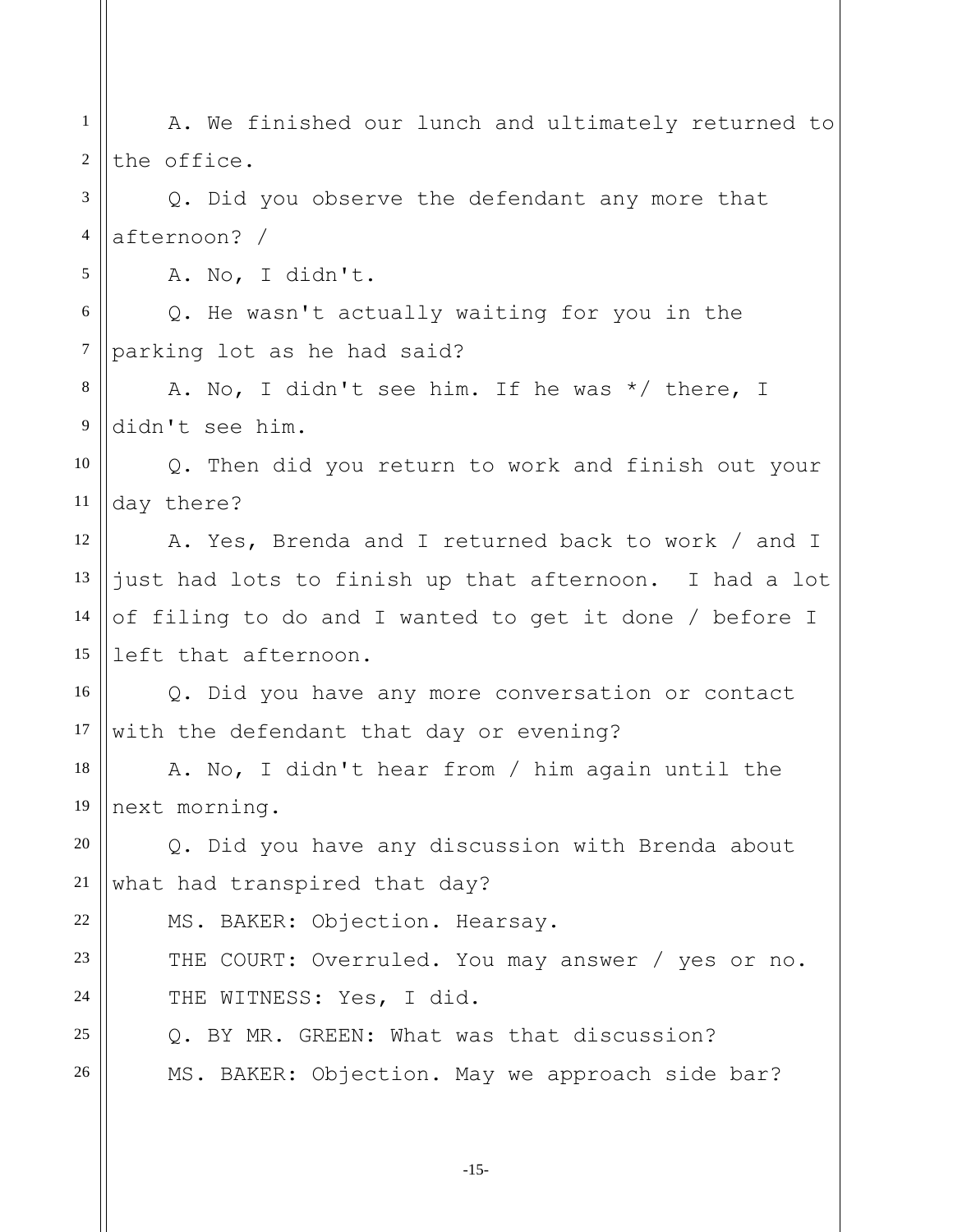THE COURT: All right. On the record, please.

MS. BAKER: Your Honor, I / object to any of this discussion that the question called for on the grounds of hearsay.

THE COURT: That would be sustained. It is hearsay. MR. GREEN: I believe / it falls in the category of an exception to the hearsay rule. If the victim makes statements right after the event happens, I believe that / conversation comes in. Whatever conversation she had with Brenda would be admitted based on that.

12 THE COURT: What is the time lapse here? I don't think that \*/ we have enough information yet.

MS. BAKER: Well, I don't want it to come out in front of the jury, your Honor.

THE COURT: Let's release the jury on / a break and then we can conduct a hearing with the witness.

MR. GREEN: Thank you, your Honor.

18 19 20 22 THE COURT: Ladies and gentlemen, the attorneys and I have some / business to conduct that's not going to require your presence. The jury is on break for ten minutes. Everyone is ordered to return at that / time. Thank you.

23 24 25 The record should reflect the jury is no longer present. Do you have any questions for the witness? MS. BAKER: Yes, I do. Thank / you, your Honor.

26

1

2

3

4

5

6

7

8

9

10

11

13

14

15

16

17

21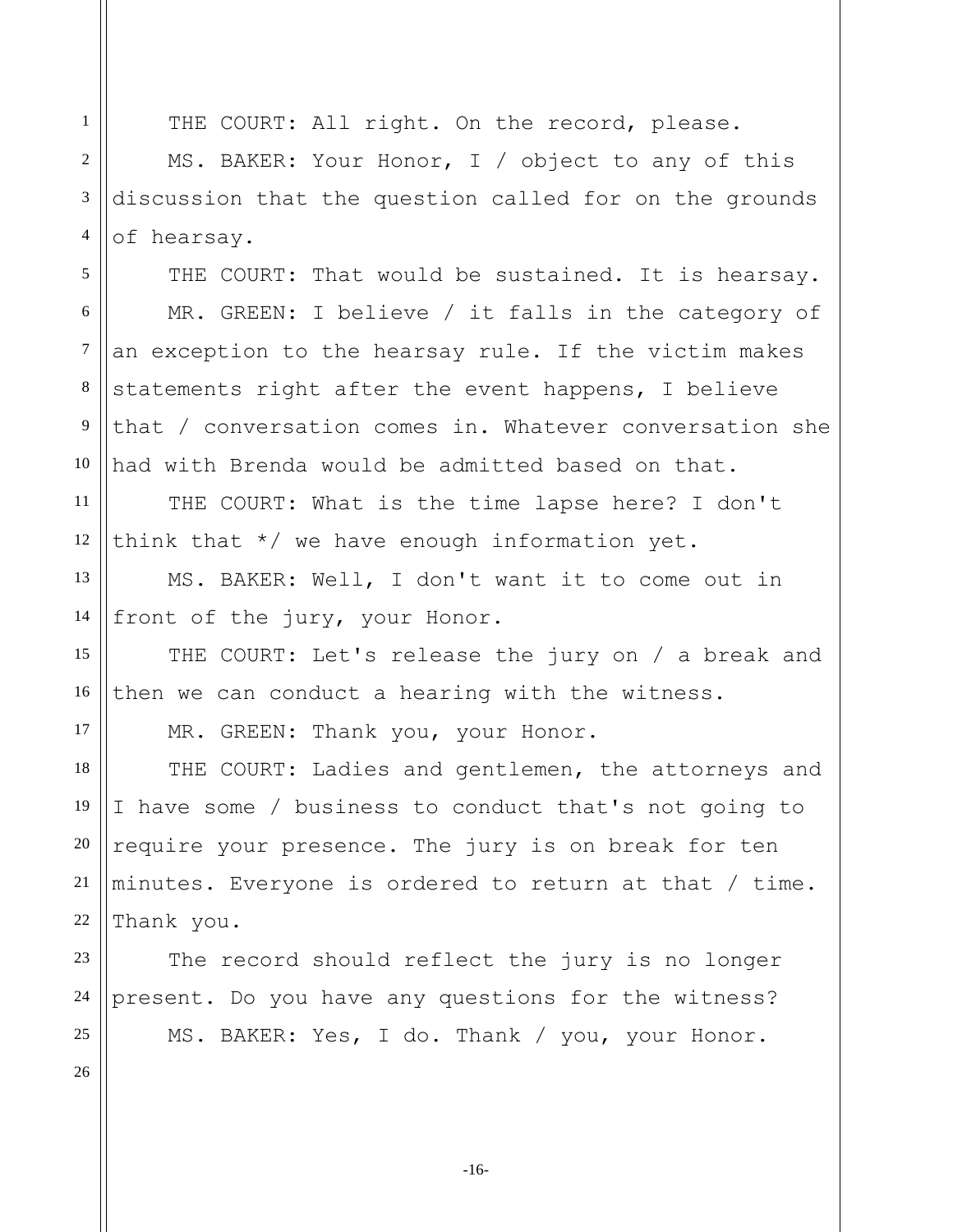| $\mathbf{1}$   | <b>EXAMINATION</b>                                     |
|----------------|--------------------------------------------------------|
| $\overline{2}$ | Q. BY MS. BAKER: Mrs. Perez, you testified that        |
| 3              | Brenda was present with you at lunch; is that correct? |
| 4              | A. Yes, it is.                                         |
| 5              | Q. Was Brenda also present / when you had the          |
| 6              | telephone call at work before lunch?                   |
| $\tau$         | A. Correct, she was in the same office I was.          |
| 8              | Q. Did she overhear your end of $/$ the conversation   |
| 9              | that morning on the telephone?                         |
| 10             | A. Yes, she did. She knows we have really been         |
| 11             | having trouble for a while. It was not a / secret.     |
| 12             | Q. Did you have any discussion with her in the         |
| 13             | office before you left to go to lunch?                 |
| 14             | A. Yes, we did.                                        |
| 15             | MR. GREEN: Your Honor, I believe */ this hearing       |
| 16             | was regarding the conversation that was between the    |
| 17             | witness and Brenda at the restaurant. That was the     |
| 18             | objection that was given.                              |
| 19             | THE COURT: Counsel.                                    |
| $20\,$         | MS. BAKER: Yes, / your Honor, that's correct. But      |
| 21             | since the objection was the same grounds, I believe I  |
| 22             | can cover them both.                                   |
| 23             | THE COURT: Objection overruled. Let's continue.        |
| 24             | Okay. Next / question, please.                         |
| 25             |                                                        |
| 26             |                                                        |
|                |                                                        |
|                |                                                        |

-17-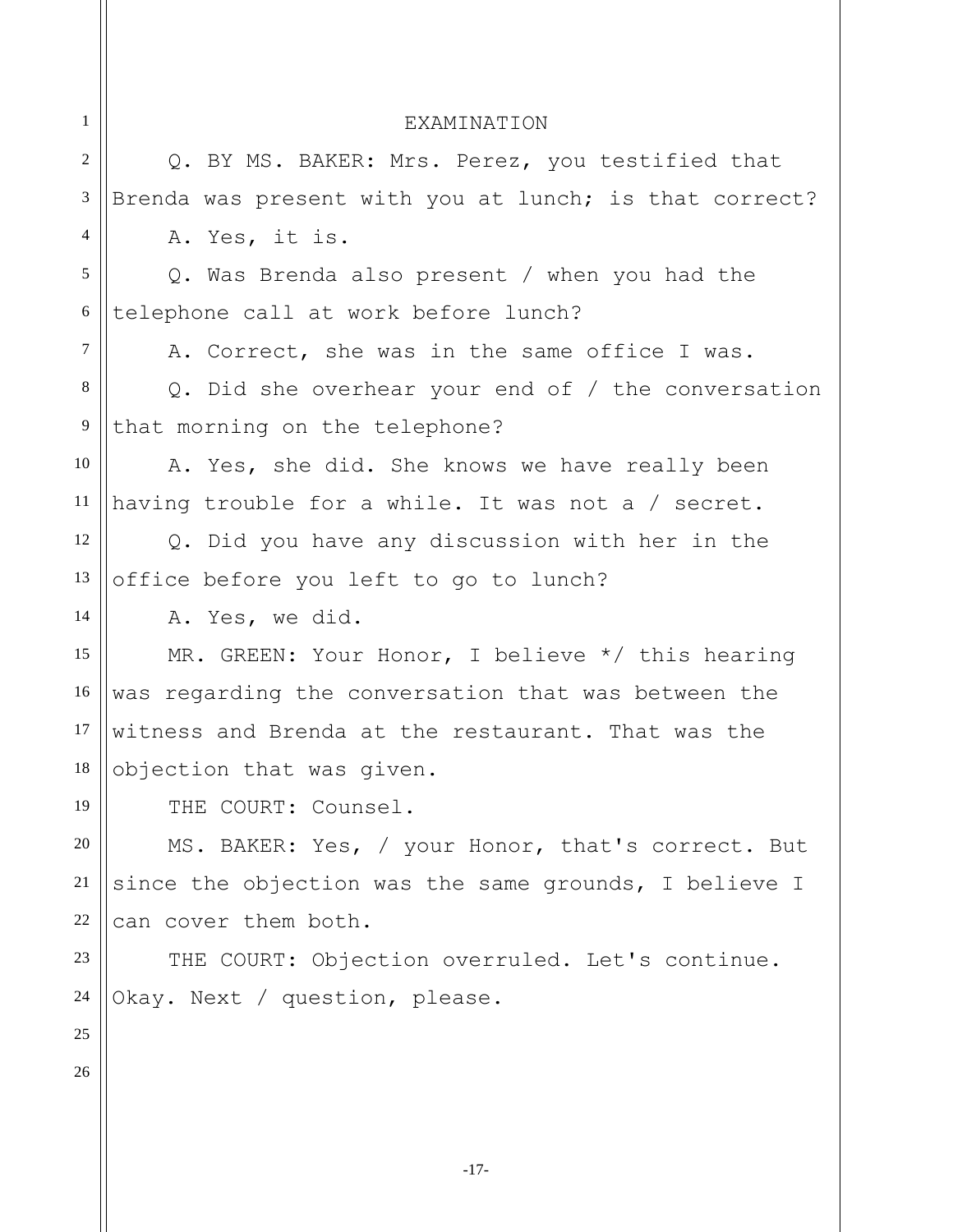1 2 3 4 5 6 7 8 9 10 11 12 13 14 15 16 17 18 19 20 21 22 23 24 25 26 Q. BY MS. BAKER: Did you have any discussion in the office before you left for lunch? A. Correct. Q. What did you say to Brenda and what did / Brenda say to you? A. Brenda asked me if I wanted her to call anybody or let somebody know what was going on. Q. How did you / reply? A. I assured her I was okay, that I was certainly used to it. Q. Used to what? A. To his being very angry for just about / everything. Q. Did you have any other conversation at the office before you went to lunch? A. No, that was basically it. Q. At the restaurant what was / the discussion that you had after the defendant left? A. I basically apologized to her for the fight. She said not to worry about her, that / she was more concerned about me. Q. And what did you say? A. Nothing other than I was sorry. Q. And how did Brenda respond to you?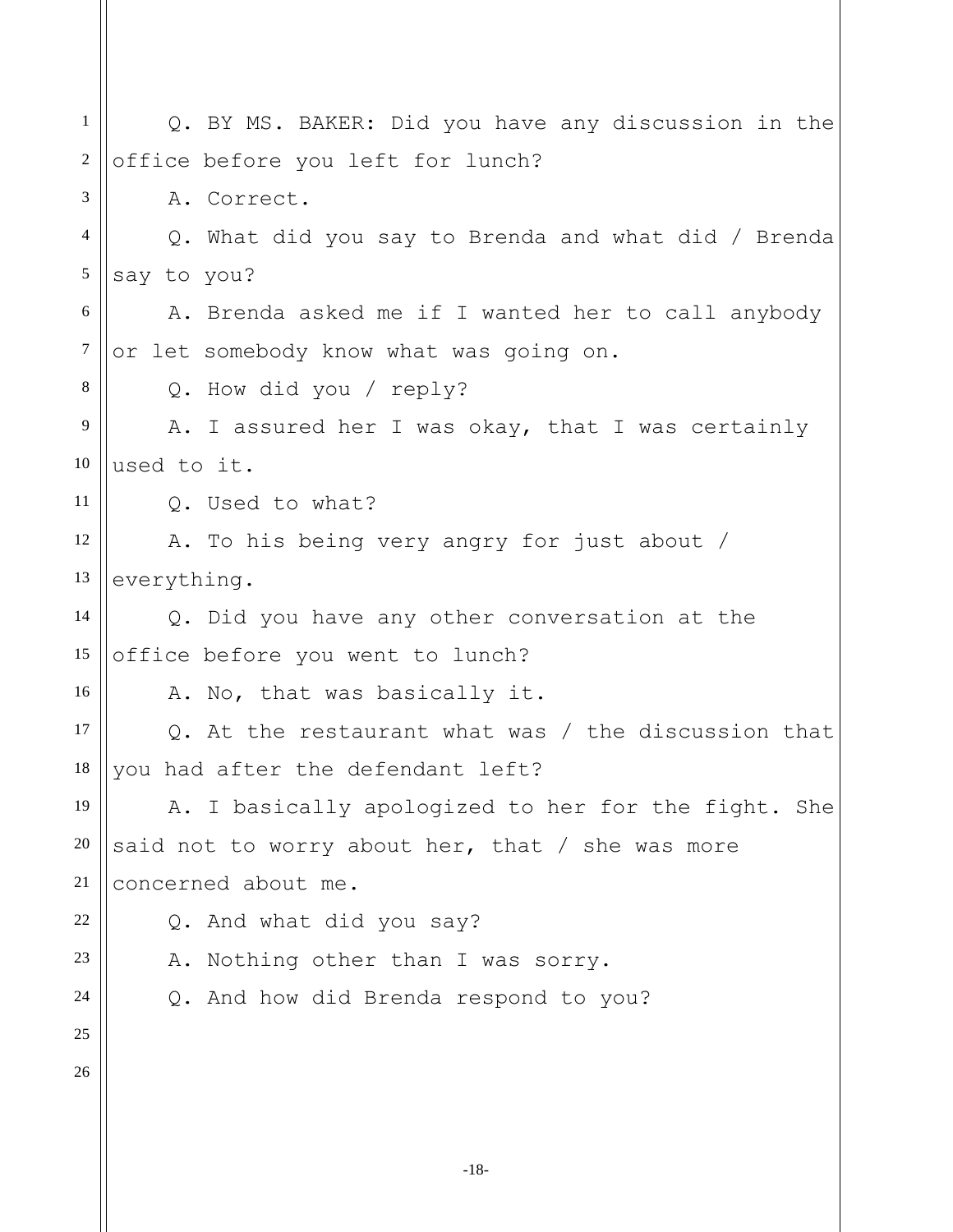1 2 3 4 5 6 7 8 9 10 11 12 13 14 15 16 17 18 19 20 21 22 23 24 25 26 A. She \*/ just believed that we should call the police or have the owner call the police. She didn't want to go outside if he was waiting / for me. Q. Did you ask anybody to call the police for you? A. No, I didn't believe it was necessary. I have always just ignored his / problems. He has been angry for many years and I just try to forget. Q. Did you have any more discussion with Brenda at the restaurant? / A. Not really. She just wanted to notify the police and I said no. MS. BAKER: Nothing further. THE COURT: Do you have any questions while the jury is gone? / MR. GREEN: Yes, thank you. THE COURT: Okay. **EXAMINATION** Q. BY MR. GREEN: Were you upset at the time you were talking to Brenda in the restaurant? A. Not really. I mean, I was embarrassed / that he did that, but there was nothing that I could do. Q. How much time elapsed before you started talking to Brenda? A. I don't understand / your question.

-19-